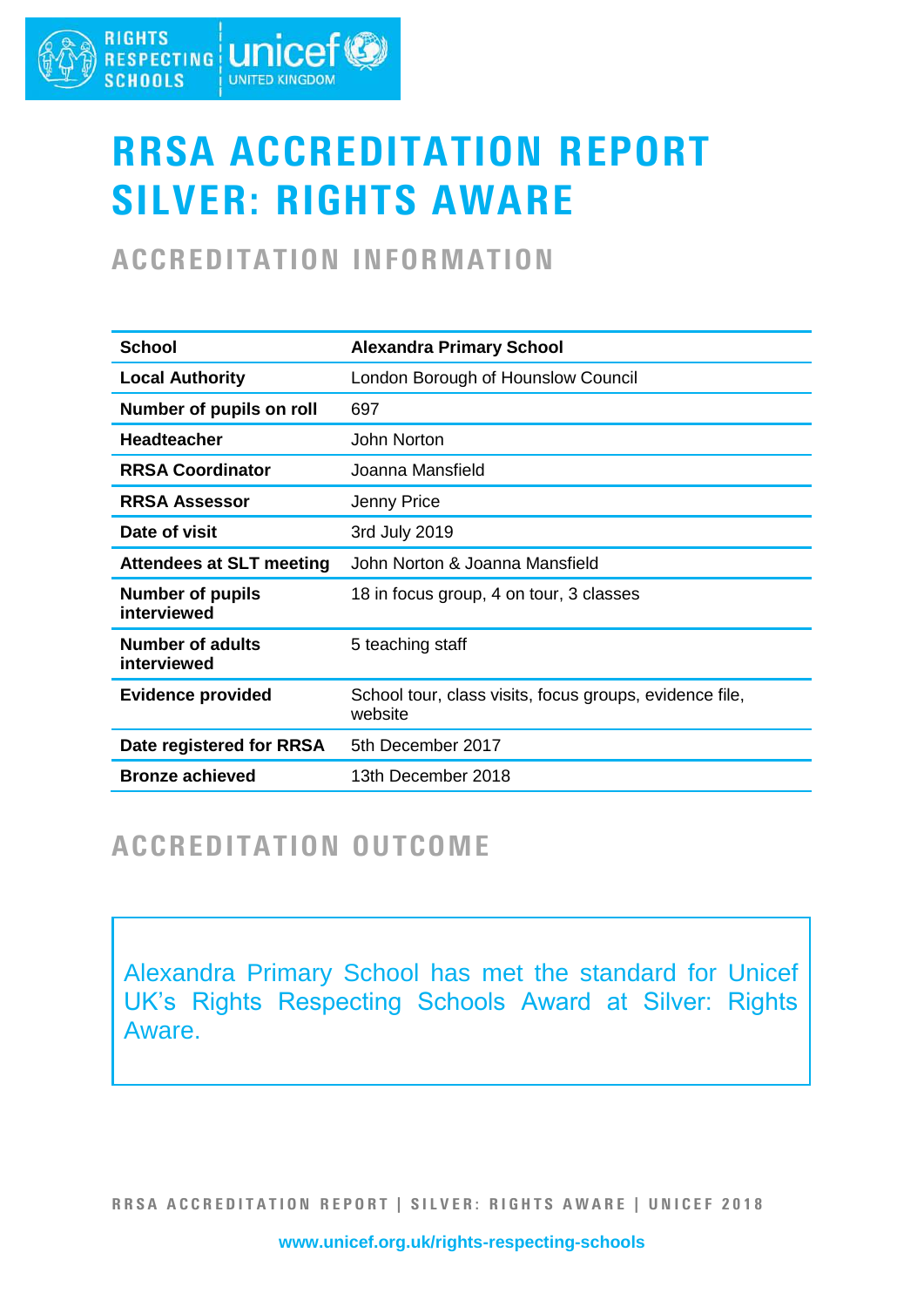# EVIDENCE FROM THE ACCREDITATION VISIT

### STRAND A: TEACHING AND LEARNING ABOUT RIGHTS

The United Nations Convention on the Rights of the Child (CRC) is made known to children, young people and adults, who use this shared understanding to work for improved child wellbeing, school improvement, global justice and sustainable living.

- The children spoken with were enthusiastic and articulate in sharing their knowledge about children's rights, citing examples from the CRC such as the right: to play and rest, to clean water, to education, to have nutritious food, to access reliable information, to have religious beliefs, to be protected from violence and to be protected from discrimination. Most children also understand that rights are universal, unconditional and inherent, one saying, "We have them from when we are born until we are eighteen".
- Some children were able to explain why others may not be able to access their rights, listing examples such as war, earthquakes, floods and other natural disasters as well as families living in poverty. One class shared learning about rights through a story (The Journey) about refugees and explained, "Refugees are trying to get away from harm". Some children pointed out that child refugees are often not able to access quality education and are not safe.
- Learning about rights has happened through: whole school assemblies themed with the school's values; class lessons such as World War II, Victorians and circle time to address any issues (PSHEE); the creation of class charters; fundraising linked to rights; and, Fairtrade. The RRSA Lead explained, "We are embedding rights into our curriculum and making them more explicit at assemblies to share the message".
- It was clear that the SMT are committed to embedding a rights-based approach, by making links between rights and school documents such as the School Development Plan (SDP), Attendance Policy, and curriculum plans. The Headteacher said, "Children's rights is the basis of everything we do. Our job is to make sure everyone understands them". The creation of the school's values and overall aims (Aspire, Perform, Succeed) is underpinned by the CRC and will continue to inform practice and the development of other policies when they are reviewed.

The following recommendations were discussed during the visit to help the school to progress to Gold.

- Work towards an increased knowledge of the origins of the CRC, its global impact and, for older children its place within the wider framework of Human Rights.
- Work towards deepening the knowledge of articles across the whole school community, appropriate to age and ability. Develop awareness of rights being inherent, inalienable, indivisible, universal and unconditional - including appropriate CPD and staff induction (ABCDE of rights).
- Find creative ways of making articles even more visible and high profile around the school and on the website to engage parents/families/wider community.
- Enable the children to look at global issues from the perspective of rights so that they develop a heightened sense of justice and equity.

RRSA ACCREDITATION REPORT | SILVER: RIGHTS AWARE | UNICEF 2018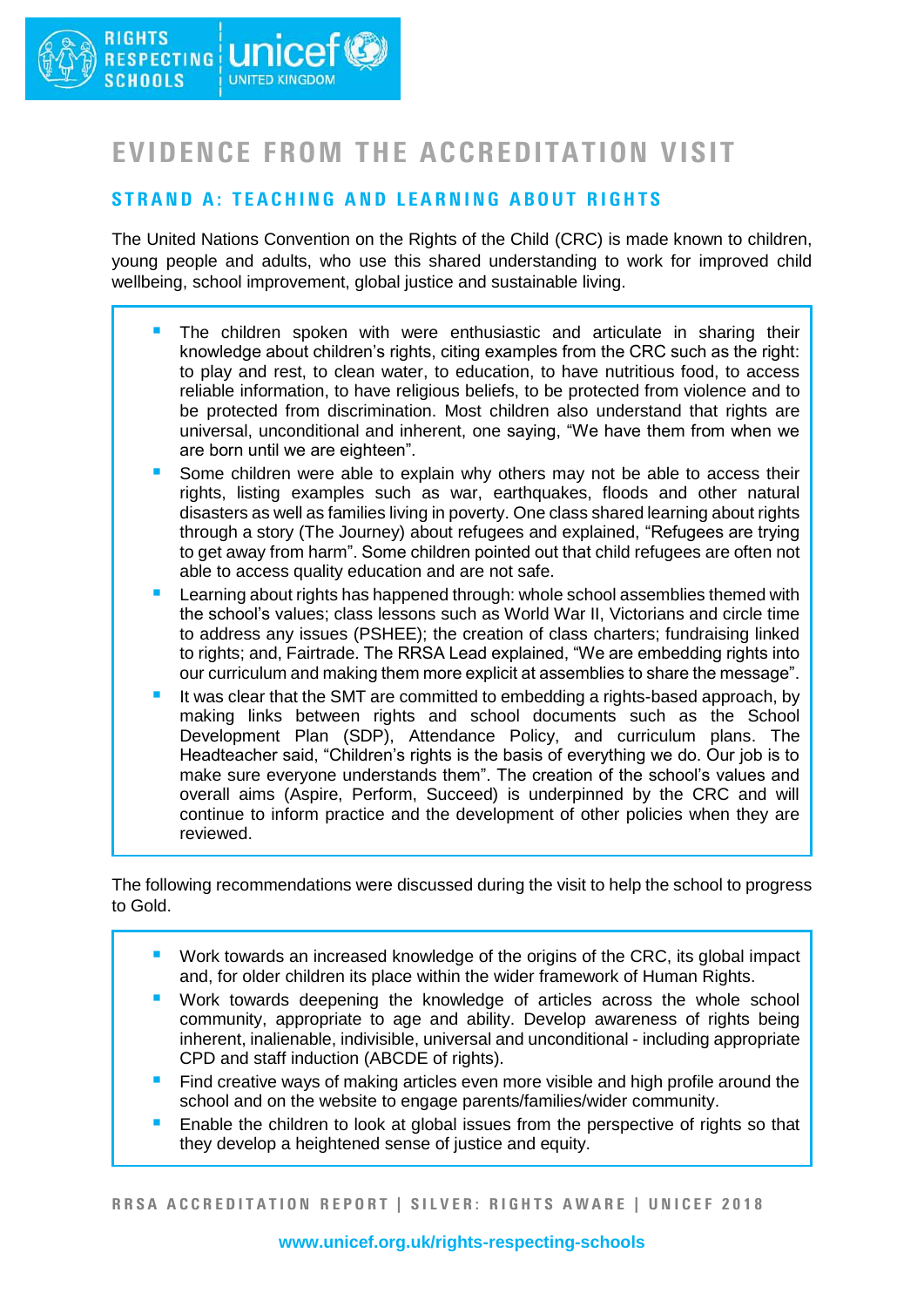### STRAND B: TEACHING AND LEARNING THROUGH RIGHTS - ETHOS **AND RELATIONSHIPS**

Actions and decisions affecting children are rooted in, reviewed and resolved through rights. Children, young people and adults collaborate to develop and maintain a school community based on equality, dignity, respect, non-discrimination and participation; this includes learning and teaching in a way that respects the rights of both educators and learners and promotes wellbeing.

- Children acknowledged that adults in school help them to access their rights which contributes to them feeling safe and protected. Children talked about the importance of knowing about their rights, saying, "We wouldn't be able to ask for help if we don't know we needed protection". Another child said that knowing about rights has helped them to "Grow and learn as a person".
- The Headteacher said, "School is about relationships first and foremost". Positive relationships between staff and children seem to have strengthened since starting RRSA. The SMT pointed out that, "Children are now more engaged, they want more information about rights and they are now making more suggestions for improvements based on their rights". It was clear that children feel valued and included in their school. A child said, "We have the right to different cultures" and other children agreed that they learn about and respect different cultures.
- With a diverse and mobile school community, the school has put many measures in place to support the wellbeing of children and their families. They have Pastoral Support Officers to provide therapeutic support to families and ELSA (Emotional Learning Support Assistants) to support children. The Headteacher talked about the CPOMS (Child Protection Online Monitoring Support) system being particularly effective for communication amongst staff, ensuring that any concerns raised are dealt with immediately. The Headteacher also acknowledged that the language of rights is supporting discussions with parents/families.
- Children make choices in their learning and understand education to be a right, which is referred to in most class charters. It is common practice for classes to start new themes of learning by identifying what children know and what they want to learn (KWL grid). Children also have choices in how they share their learning whether through PowerPoints, role play or posters. The Headteacher also talked about Growth Mindset, P4C and Thinking Skills as ways in which children are building resilience alongside the RRSA approaches. One child pointed out that, "Making mistakes helps learning".

The following recommendations were discussed during the visit to help the school to progress to Gold.

- Ensure that children are clear about how adults (as duty bearers) should uphold their rights and help facilitate their access to rights.
- Use the language of rights, respect, dignity, equality and equity to strengthen school systems for resolving conflict and the promotion of positive attitudes and actions for rights.
- For charters, focus on the language of 'respect for rights' include actions for duty bearers as well as for children – use RRSA Charter Guidance.

RRSA ACCREDITATION REPORT | SILVER: RIGHTS AWARE | UNICEF 2018